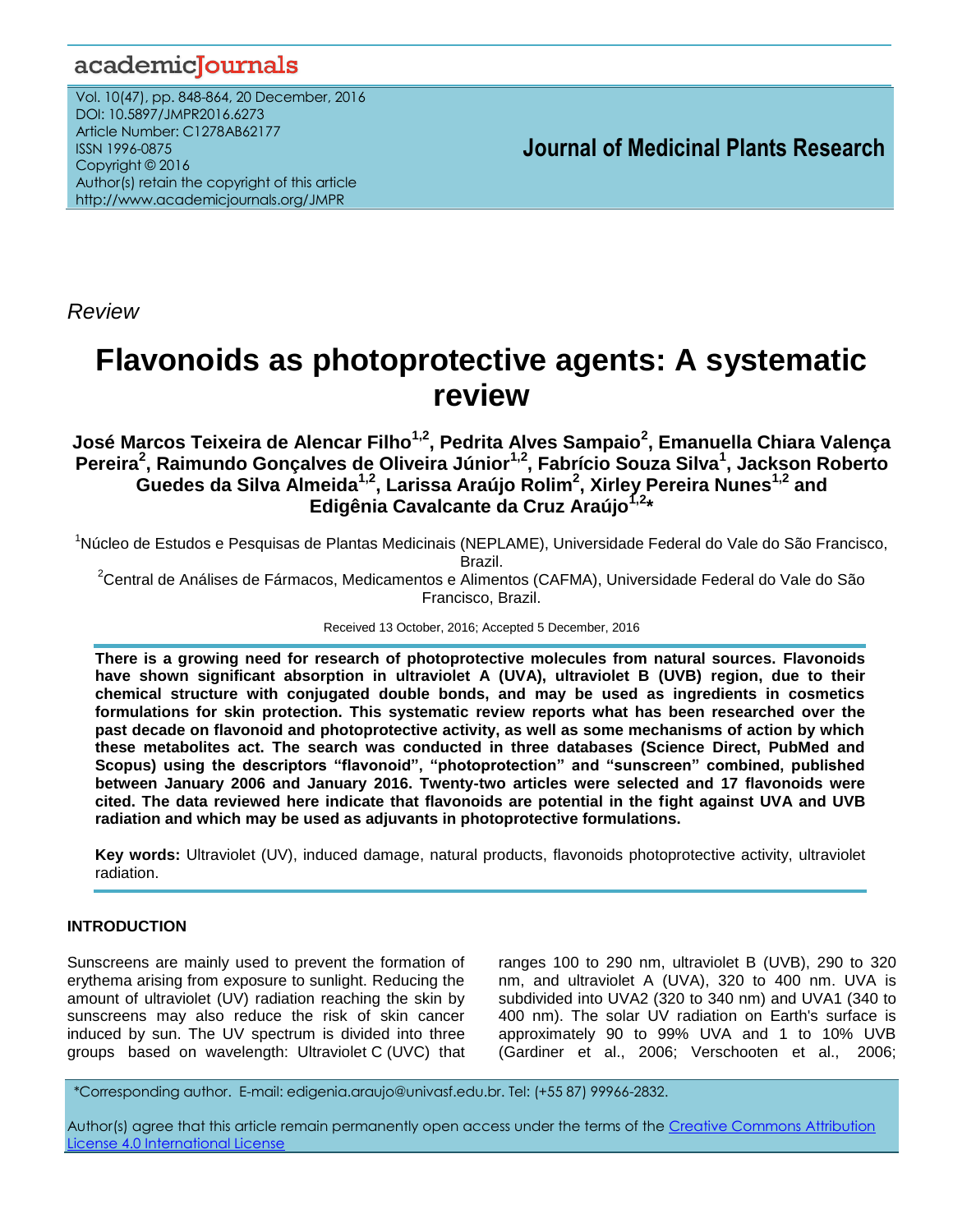Faurschou and Wulf, 2007).

UVB radiation causes both erythema as photocarcinogenesis. Photocarcinogenesis occurs mainly due to their direct interaction with the cell DNA and subsequent formation of dimers cyclobutane pyrimidine and glycols thymine. However, there are several reasons why the investigation of UVA role is also relevant. The major consequence of UVA radiation buildup is the generation of reactive oxygen species (ROS) that can also cause cancer due to generation of derivatives of nitrogenous bases of oxidized DNA such as 8 hidroxidesoxiguanosina as well as tumor suppressor genes modified as p53 (Seité et al., 2000; Heinrich et al., 2004; Vielhaber et al., 2006).

In aerobic organisms, oxidation processes occur as a result of natural oxygen consumption. The oxygen is typically found in its most stable form, although in certain situations such as the use of tobacco or alcohol, inflammatory processes, ionizing radiation and in particular, exposure to UV radiation can produce these reactive species, which are highly unstable and can do skin damage through oxidation. Free radicals are particularly harmful, because the presence of an unpaired electron makes them highly unstable and gives them a tendency to react with other molecules, making it stable (Gálvez, 2010).

Over the past three decades, with the depletion of the ozone layer, which has become a major environmental problem, the special role of flavonoids in the short wavelength absorption of UVB solar radiation has been strongly emphasized (Rozema et al., 1997; Burchard et al., 2000).

The use of botanical agents to reduce the occurrence of skin cancer by photochemoprotection has increasingly gained attention. Photochemoprotection is the term that defines the use of agents capable of ameliorating the adverse effects of ultraviolet radiation on the skin, and much has been appreciated as a viable way of reducing the occurrence of skin cancer (F'guyer et al., 2003). Studies show that this type of prevention is required in daily life to avoid serious damage (Wu et al., 2011). In recent years the use of agents, especially botanical antioxidants, present in the common diet and in beverages consumed by the population has received considerable attention as photochemoprotection agents for human use. Many of these agents have found a place in skin care products (Afaq et al., 2005).

One of the trends of the market and of Cosmetic Science is the development of products with a greater number of components of natural origin, especially those of vegetal origin, rationally exploiting biodiversity (Biavatti et al., 2007). This is seen with great interest by the international market, especially if the material presents scientific studies proving the safety and efficacy, besides the commitment with the sustainable development (Franquilino, 2006).

There is a structural analogy between the synthetic

sunscreens and the active ingredients of natural products that present a protective action in the skin, since the ultraviolet absorption has been verified when using vegetal extract in pharmaceuticals and cosmetics (Ramos et al., 1996). In this way, sunscreens are substances capable of absorbing, reflecting or refracting ultraviolet radiation and thus protect the skin from direct exposure to sunlight (Giokas et al., 2005).

Flavonoids have shown several functions in photoprotection routes (Agati and Tattini, 2010). This is consistent with the flavonoid location in a wide range of plant organs, and different cells and cell compartments (Agati et al., 2012). These molecules have been recognized to perform various functions in higher plants responses in several environmental constraints (Winkel-Shirley, 2002; Roberts and Paul, 2006).

Promising photoprotective activity of plant extracts from Brazilian Caatinga Biome has been reported, such as *Neoglaziovia variegata* (Oliveira-Junior et al., 2015), *Triplaris gardneriana* (Macedo et al., 2015) and *Alternanthera brasiliana* (Silva et al., 2014), and its activity was associated to the phenolic compounds as flavonoids. Thus, it was decided to carry out this systematic review, where articles that related flavonoid with photoprotective activity were researched and analyzed.

#### **METHODS**

This systematic review was carried out through a literature search performed in January 2016 and included articles published over a period of 10 years (January 2006 to January 2016). This literature search was performed through specialized search databases (PubMed, Scopus and Science Direct) using several combinations of the following keywords: flavonoid, photoprotection and sunscreen. The manuscript selection was based on the inclusion criteria: articles published in English and articles with keywords in the title, abstract or full-text. 446 articles were identified: 83 from PubMed, 67 from Scopus and 296 from Science Direct. However, 42 papers were indexed in two or more databases and were considered only once, resulting in 404 articles. Out of this total, 22 articles were selected as the others did not meet the inclusion criteria.

For the selection of the manuscripts, three investigators first selected the articles according to title, then to abstract and then through an analysis of the full-text publication. Any disagreement was resolved through a consensus between the investigators. The resulting articles were manually reviewed with the goal of identifying and excluding the studies that did not fit the criteria described above.

#### **RESULTS AND DISCUSSION**

#### **Selection of articles**

The primary search identified 446 articles, with 83 from PubMed, 67 from Scopus and 296 from Science Direct. However, out of this total, 42 were indexed in two or more databases and were considered only once, resulting in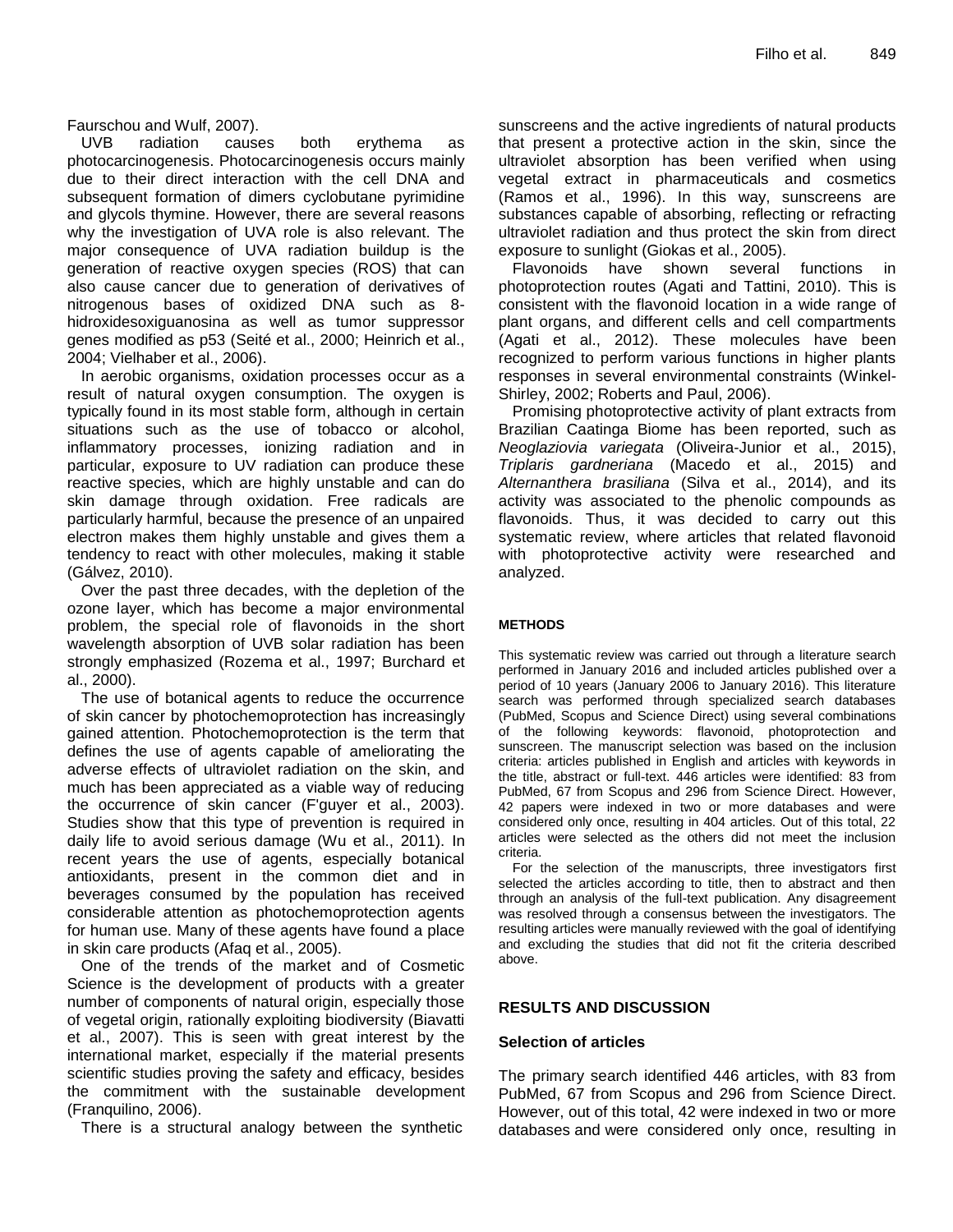

**Figure 1.** Flowchart of included studies.

404 articles. After initial screening of the titles, abstracts or keywords, 22 articles were selected as the others did not meet the inclusion criteria (n= 382) or referred to studies with flavonoids and photoprotection. A flowchart illustrating the progressive study selection is shown in Figure 1.

#### **Flavonoids with photoprotective activity**

Table 1 shows the chemical structures, SPF-UVB, PF-UVA, UVA/UVB ratio, λc and mentioned studies with polyphenols.

#### *Rutin*

Rutin, also called rutoside and quercetin-3-*O*-βrutinoside, is a glycoside flavonoid of quercetin and disaccharide rutinose (α-L-rhamnopyranosyl-(1→6))-β-Dglucopyranose) (Lucci et al., 2009).

The sun protection factor UVB (SPF-UVB) and protection factor UVA (PF-UVA) were verified by several authors, both in pharmaceutical formulations containing only rutin as principle active ingredient as in association with other photoprotective agents using a transmittance method proposed by Diffey et al. (1989). Rutin formulations presented SPF-UVB  $4.72 \pm 0.20$  and FP-UVA  $4.92 \pm 0.20$ . When associated to physical filters such as titanium dioxide  $(TiO<sub>2</sub>)$  and zinc oxide (ZnO), rutin showed an increase in the protective factor. Formulations in the presence of rutin with  $TiO<sub>2</sub>$ , the SPF-UVB were  $34.29 \pm 8.31$ , and PF-UVA 16.25  $\pm$  2.71. For formulations in the presence of rutin with ZnO, SPF-UVB was 11.25  $\pm$  3.31, and the PF-UVA 9.75  $\pm$  2.81. The authors considered that rutin act synergistically with  $TiO<sub>2</sub>$ because there was a significant increase in the SPF-UVB and PF-UVA values when associated. However, the authors have considered the effect of rutin with ZnO only an additive effect, because the increase was not considered as significant. Also, it was found that formulations containing rutin were photostable, varying less than 10% the value of SPF-UVB and PF-UVA after 2 h of irradiation under controlled conditions (Choquenet et al., 2008).

In another study, researchers found that rutin incorporated in cosmetic photoprotective formulations have presented biocompatibility with human skin. Rutin formulations showed high antioxidant potential, with increase of 75% to radical scavenging activity compared to formulations containing only synthetic filters used (ethylhexyl methoxycinnamate 3.75 and 7.5%, ethylhexyl salicylate 2.5 and 5.0%, ethylhexyl dimethyl PABA 4.0 and 8.0%, octocrylene 5.0 and 10.0%). Rutin was incorporated in a fixed concentration of 0.1%. Furthermore, the synthetic filters and rutin association significantly increased critical wavelength of the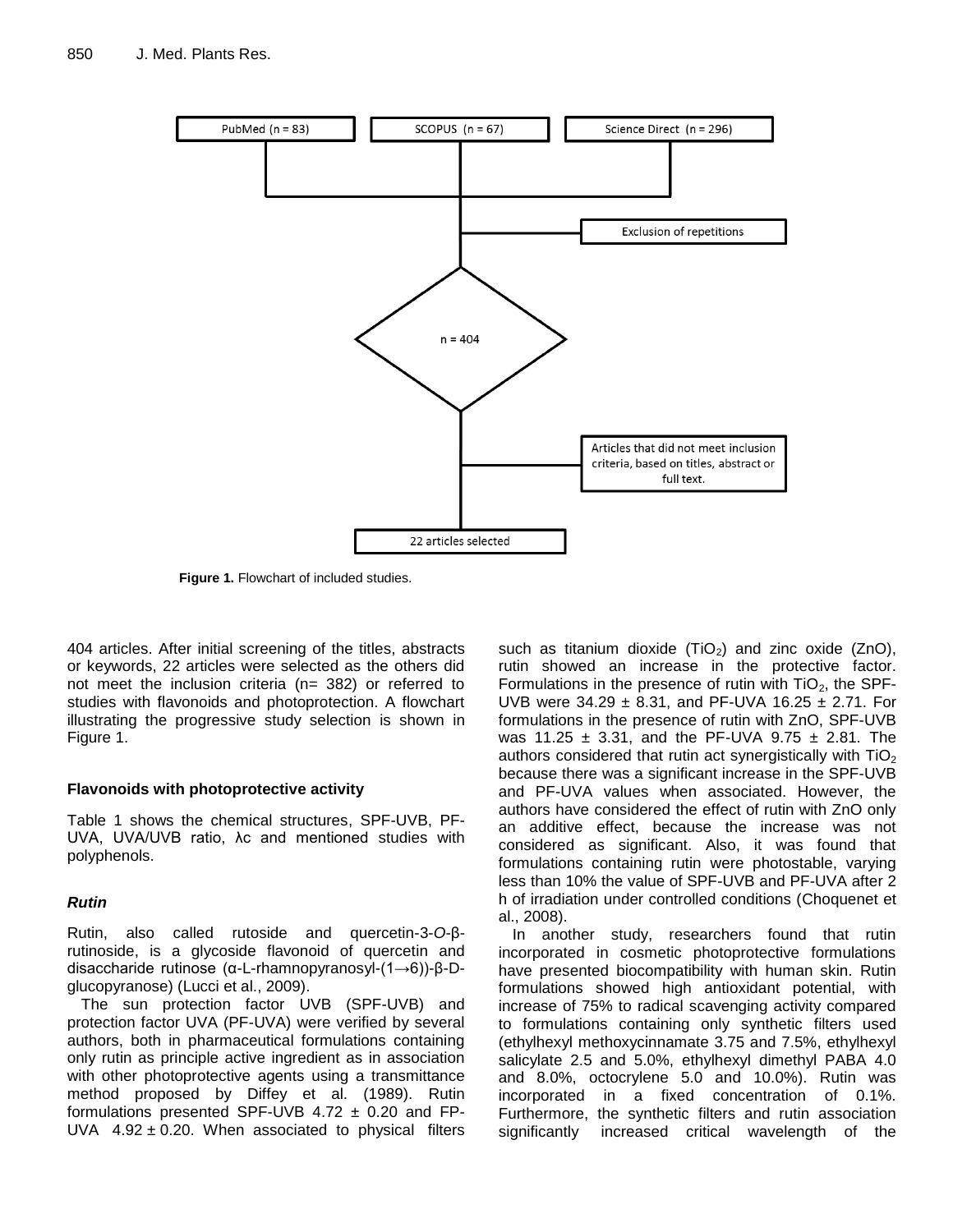**Table 1.** Chemical structure, SPF-UVB, PF-UVA, UVA/UVB ratio, λc and types of studies with polyphenols cited.

| <b>Molecule</b><br>name | <b>Chemical structure</b>                                                     | SPF-UVB and/or PF-<br>UVA                                                                                                                                                                                                                                                                                  | <b>UVA/UVB</b><br>ratio and/or $\lambda_c$                                                                                          | In vitro and/or in vivo<br>studies                                                                                                                                                                                                                                                                                                                                                                                            | <b>References</b>                                                                                                                                 |
|-------------------------|-------------------------------------------------------------------------------|------------------------------------------------------------------------------------------------------------------------------------------------------------------------------------------------------------------------------------------------------------------------------------------------------------|-------------------------------------------------------------------------------------------------------------------------------------|-------------------------------------------------------------------------------------------------------------------------------------------------------------------------------------------------------------------------------------------------------------------------------------------------------------------------------------------------------------------------------------------------------------------------------|---------------------------------------------------------------------------------------------------------------------------------------------------|
| <b>Rutin</b>            | OH<br>HO.<br>ΟH<br>HO<br>HO-<br>OH<br>CH <sub>3</sub><br>Ω<br><b>OH</b><br>HÔ | SPF-UVB by Diffey et<br>al. (1989) method (in<br>formulation) = $4.72 \pm$<br>0.20<br>PF-UVA by Diffey et al.<br>$(1989)$ method (in<br>formulation) = $4.92 \pm$<br>0.20                                                                                                                                  |                                                                                                                                     | In vitro: association with<br>synthetic<br>filters<br>in.<br>formulations to check<br>SPF-UVB and PF-UVA<br>a<br>spectral<br>by<br>transmittance<br>method:<br>formulations<br>with<br>lipid<br>nanostructured<br>formulations<br>carriers;<br>with<br>gelatin<br>nanoparticles.                                                                                                                                              | Choquenet<br>et<br>al., 2008;<br>Peres et<br>al.,<br>2015;<br>Oliveira et al.,<br>2015;<br>Oliveira et al.,<br>2016;<br>Kamel<br>et al.,<br>2015; |
| Quercetin               | OH<br>HO<br>OH<br><b>OH</b><br>$\circ$<br>OH                                  | SPF-UVB by Diffey et<br>(1989)<br>method<br>al.<br>(isolated flavonoid) =<br>10.3<br>SPF-UVB using the<br>method proposed by<br>Diffey et al. (1989) in<br>formulation = $4.52 \pm$<br>0.38<br>PF-UVA<br>using<br>the<br>method proposed by<br>Diffey et al. (1989) in<br>formulation = $5.77 \pm$<br>0.55 | UVA/UVB ratio<br>by Boots the<br>Chemist Ltd.<br>(1991) method<br>$= 0.93$<br>$\lambda_c$ by Diffey<br>(1994) method<br>$= 385$ nm  | In vitro: association with<br>synthetic<br>filters<br>in in<br>formulations to check<br>SPF-UVB and PF-UVA<br>by<br>a<br>spectral<br>transmittance<br>method;<br>UVA/UVB ratio and Ac;<br>antioxidant<br>activity;<br>tests<br>with<br>dermal<br>fibroblasts<br>irradiated<br>with UVA; tests with<br>inflammatory cytokines<br>$(IL-1\beta, IL-6, IL-8 and$<br>$TNF-\alpha$ ; tests $NF-\kappa B$ ,<br>p53 e p50 modulation. | Stevanato et al.,<br>2014;<br>Choquenet<br>et<br>al., 2008;<br>Evans-Johnson<br>et al., 2013;<br>Vicentini et al.,<br>2011.                       |
| Crisin                  | $\Omega$<br>HO.<br>O<br>ΟH                                                    | SPF-UVB by Diffey et<br>(1989) method<br>al.<br>(isolated flavonoid) =<br>18.6                                                                                                                                                                                                                             | UVA/UVB ratio<br>by Boots the<br>Chemist Ltd.<br>$(1991)$ method<br>$= 0.6$<br>$\lambda_c$ by Diffey<br>(1994) method<br>$= 380$ nm | SPF-UVB,<br>vitro:<br>In.<br>UVA/UVB ratio and Ac.<br>In vivo: damage to<br>keratinocytes<br>induced<br>by UVB.                                                                                                                                                                                                                                                                                                               | Stevanato et al.,<br>2014;<br>Gregoris et al.,<br>2011;<br>Wu et al., 2011.                                                                       |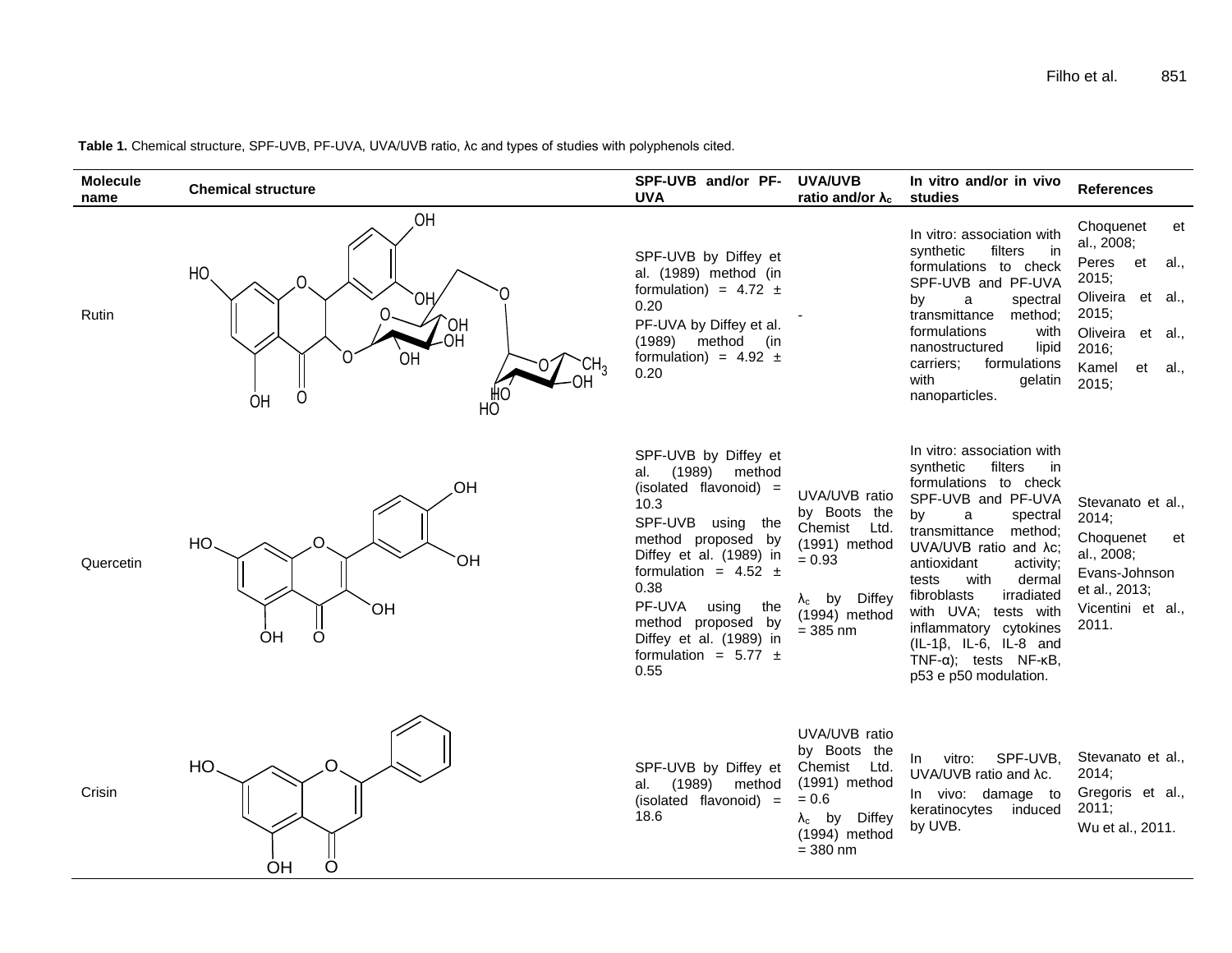#### **Table 1.** Cont'd.

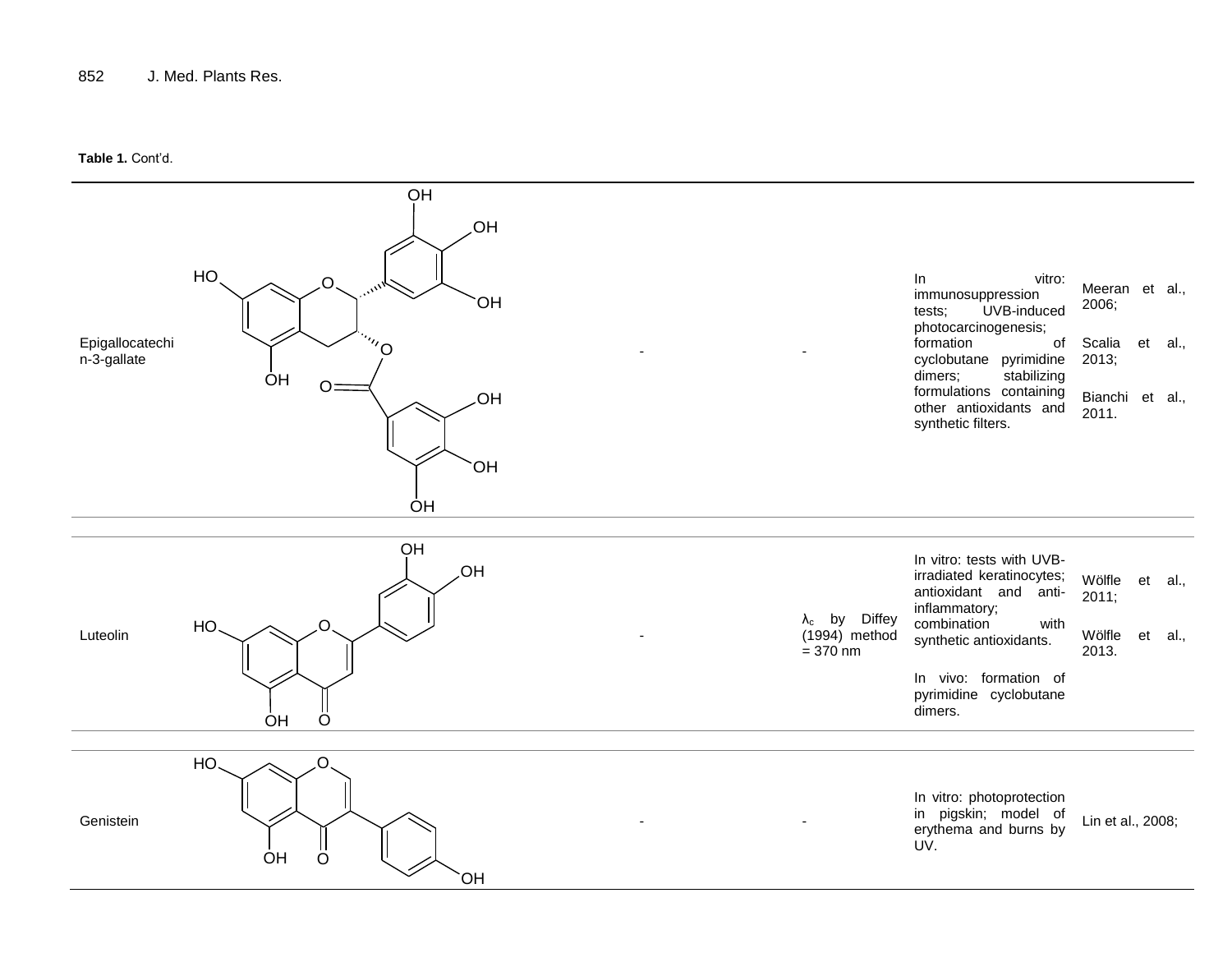#### **Table 1.** Cont'd

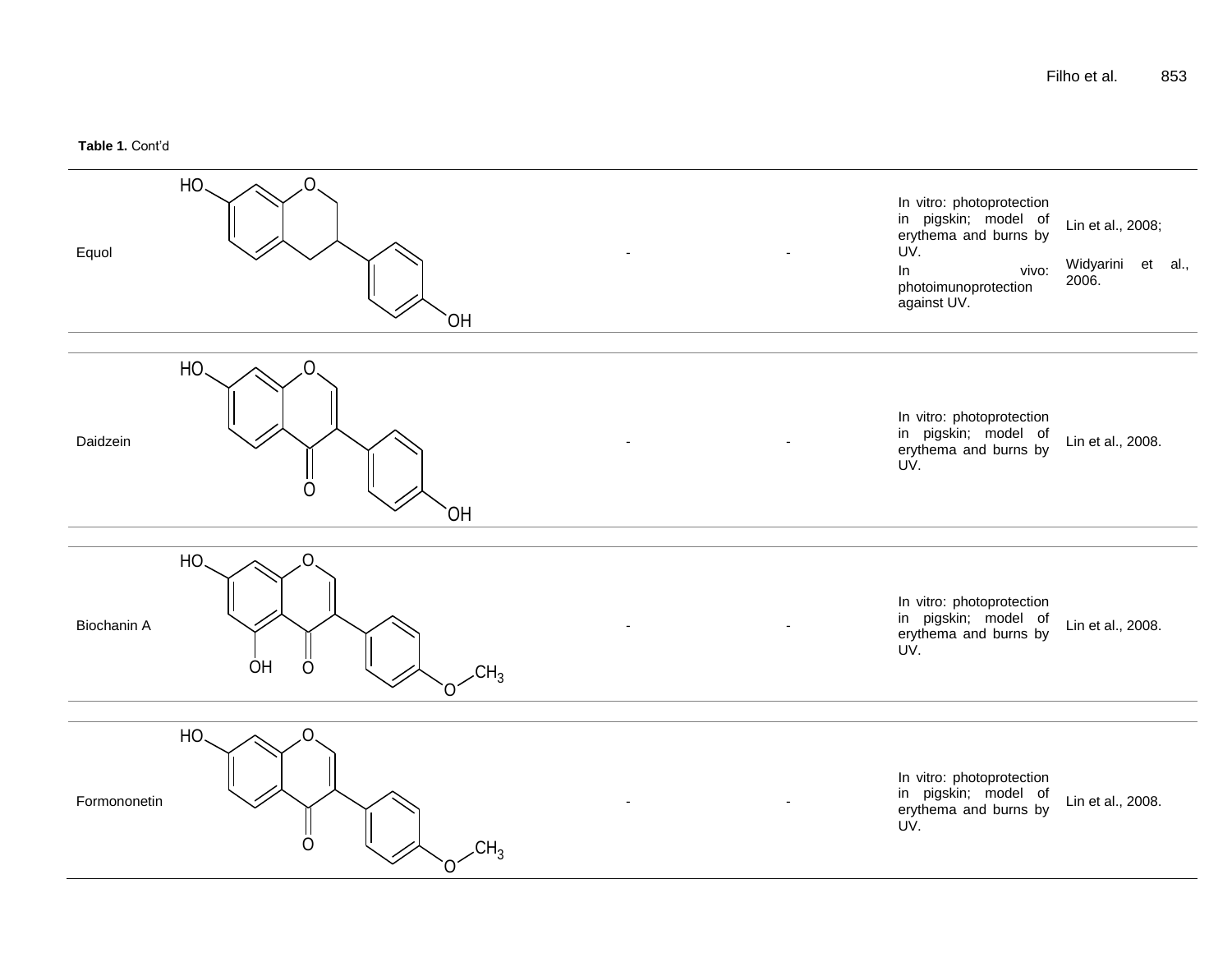**Table 1**. cont'd

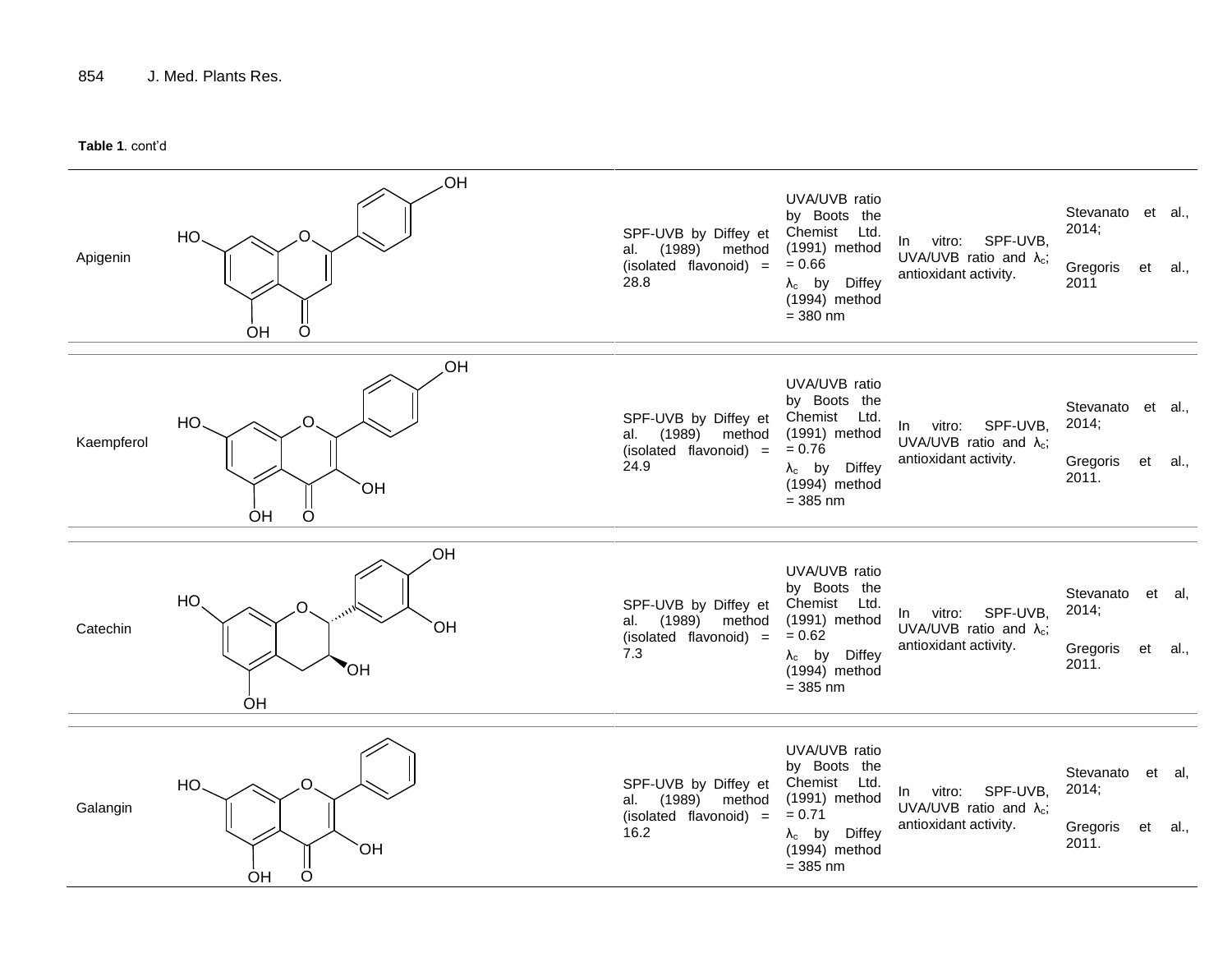**Table 1**. cont'd

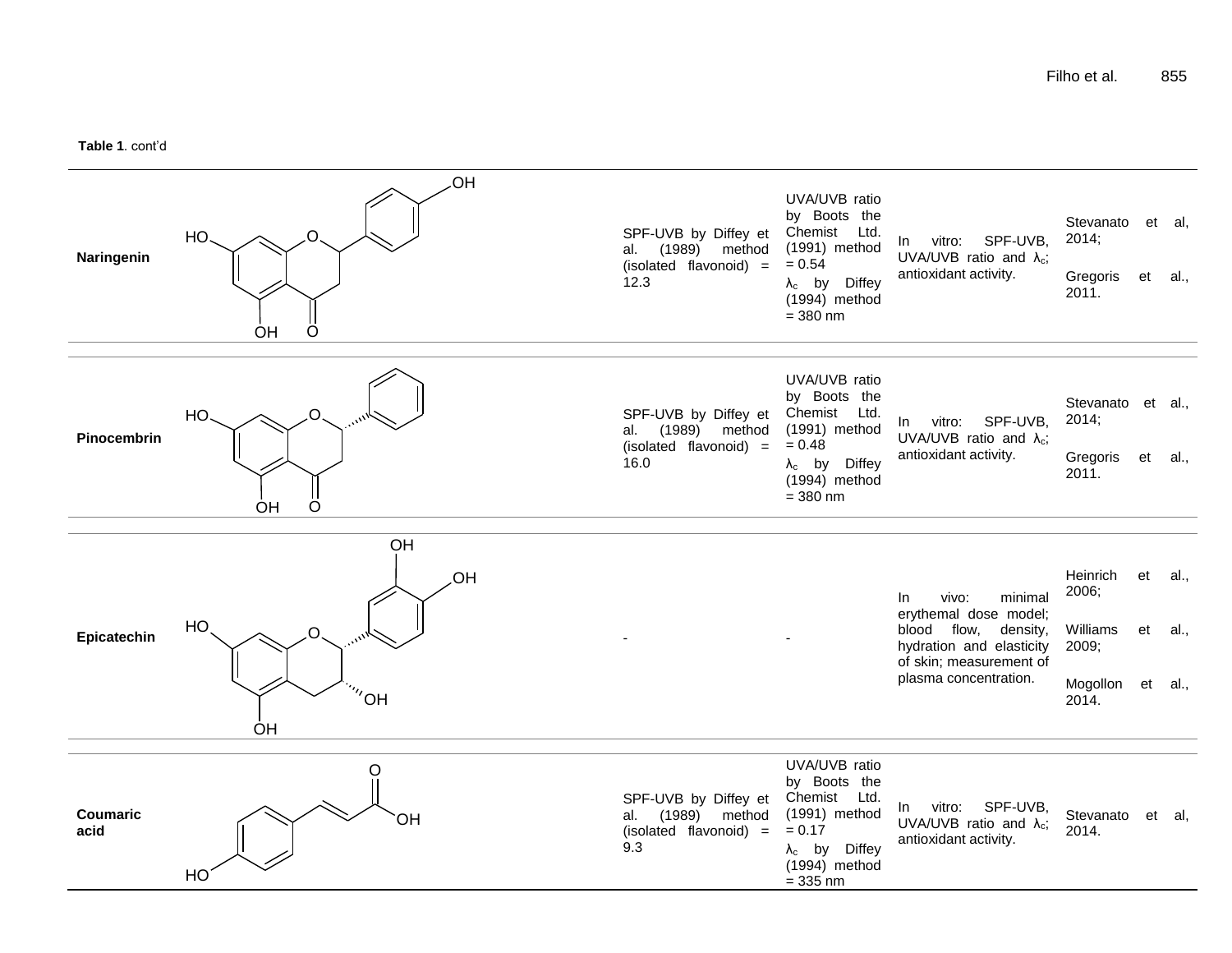**Table 1**. Cont'd

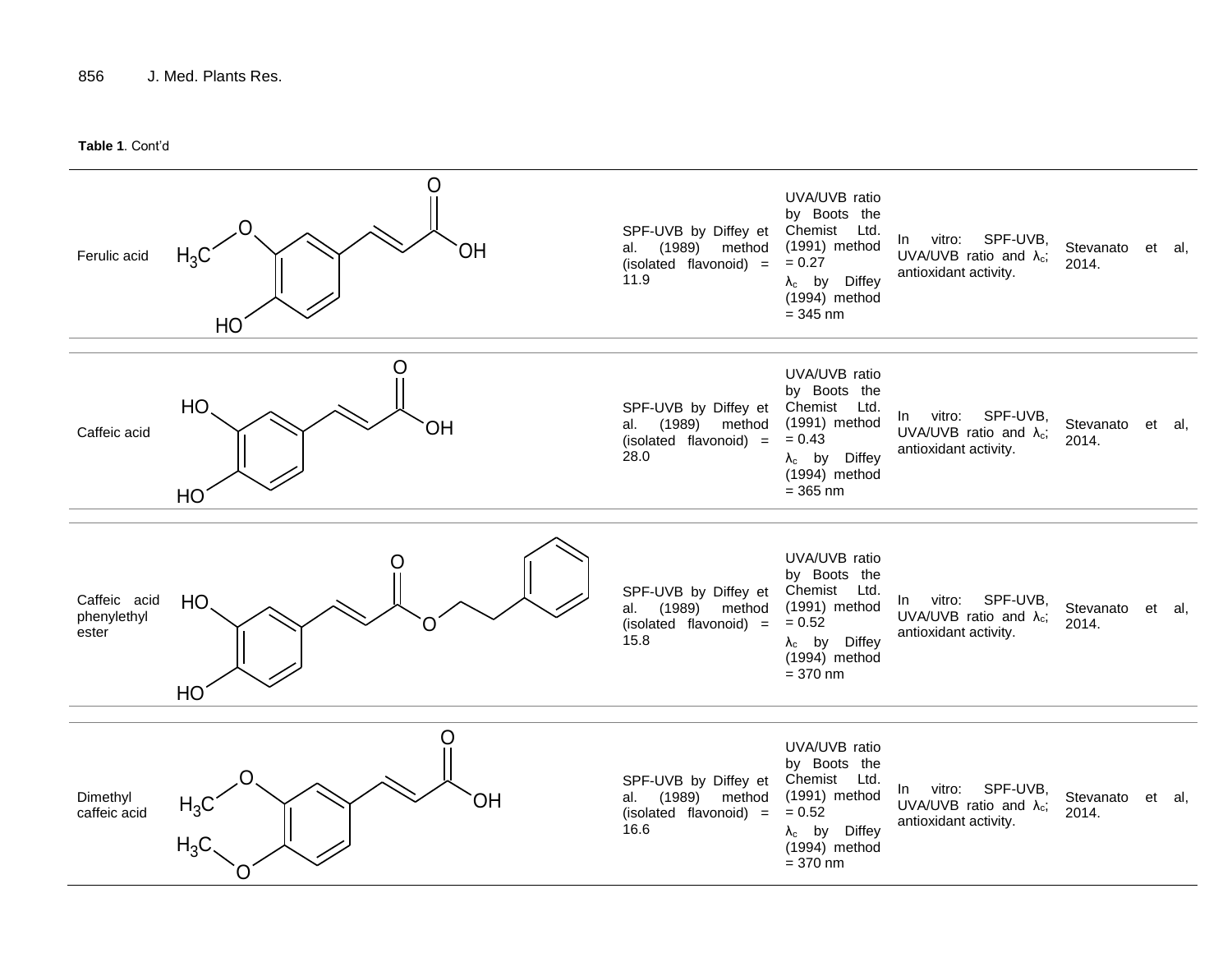**Table 1**. Cont'd.



formulations, by a spectral transmittance method, showing improved photoprotection, especially in UVA region, which supports the use of this flavonoid as adjuvant formulations (Peres et al., 2015).

Rutin association with different other filters such as benzophenone-3 (BF-3) and butyl methoxydibenzoylmethane (BMDBM), resulted in different profiles interaction. In general, rutin provides antioxidant properties to the samples, and all the formulations were considered safe for human use, with good skin compatibility. Surprisingly, the combination of rutin 0.1% and BF-3 6.0% caused a SPF increase from  $24.3 \pm$ 1.53 to  $33.3 \pm 2.89$ . showing synergistic effect of the flavonoid in this association, by Colipa Guidelines method (2011). However, the same result were not observed for the combination of

rutin and BMDBM, because there was a decrease in the SPF value. However, the critical wavelength values obtained were consistent with the BBM profile, indicating that rutin was not effective when coupled with this UVA filter, but did not affect the filter absorption (Oliveira et al., 2015).

The encapsulation of natural products such as rutin can offer improvements in the effectiveness of sunscreen. This approach can provide enhanced flavonoid content and a bioactive compound produces improved with new functional and physical characteristics (Oliveira et al., 2016). Studies aimed at creating formulations with nanostructured lipid carriers were performed with rutin. A lipid based formulation Apifil® and rutin (2%) reached the highest occlusive effect, achieved higher encapsulation efficiency (96.96%  $\pm$  6.58) and release of flavonoid (82.23%  $\pm$  5.48) in addition to the higher sun protection factor (2.72  $\pm$  0.20). Furthermore, different TiO<sub>2</sub> concentrations were added to this formulation to increase the SPF-UVB. The formulation containing  $5\%$  TiO<sub>2</sub> reached the highest value of SPF-UVB (5.33  $\pm$  0.20), larger area on the UV absorption curve and critical wavelength above 370 nm, which demonstrated its high efficiency as a sunscreen. The critical wavelength (λc) is the wavelength below which lies 90% of the area under the absorbance curve. A higher critical wavelength guarantees more UV protection, especially protection from the rays with longer wavelengths (UVA) (Kamel et al., 2015).

As an alternative to common synthetic sunscreens, gelatin nanoparticles with rutin encapsulated were formulated and associated with ethylhexyl dimethyl PABA (EHDP), ethylhexyl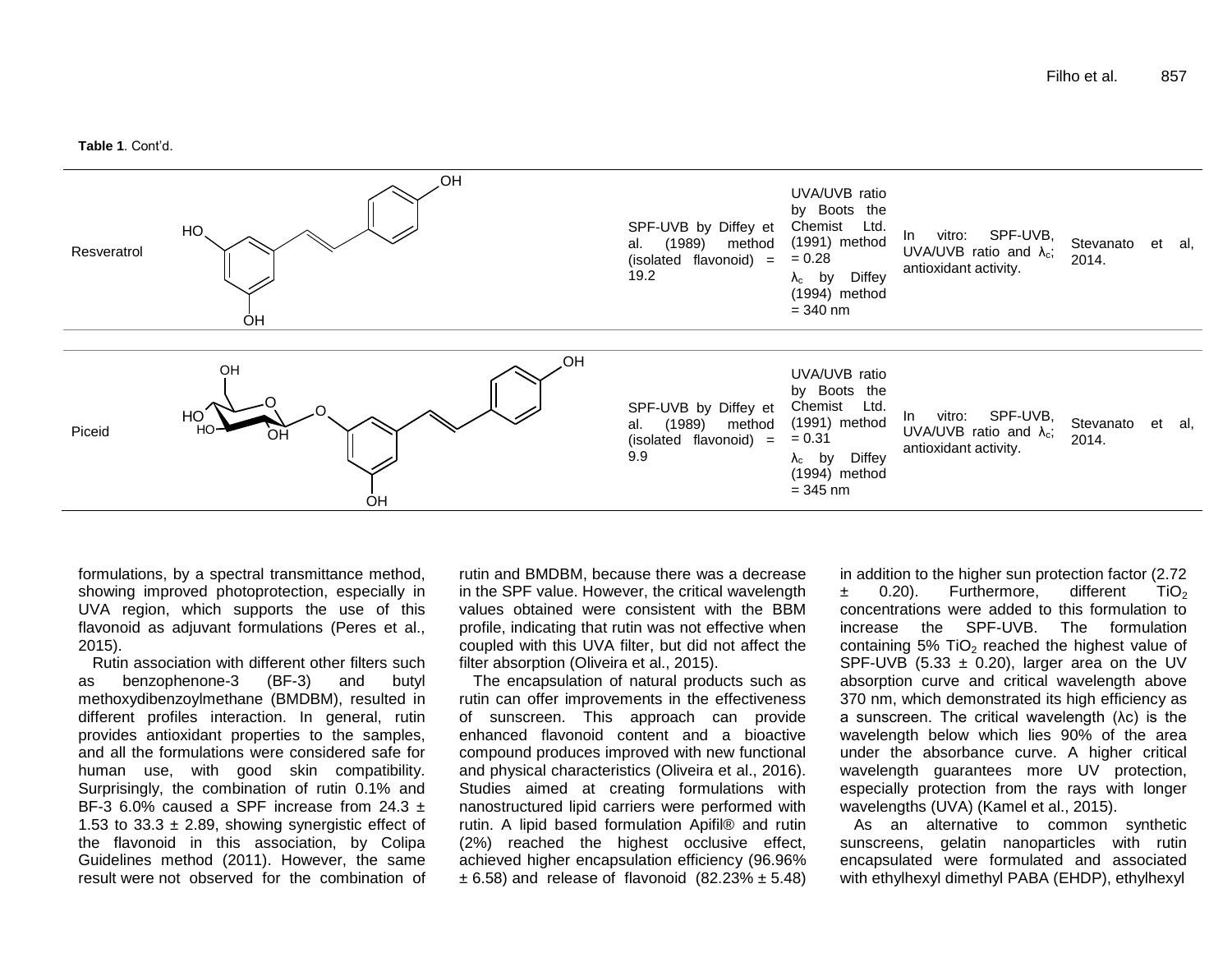Methoxycinnamate (EHMC) and butyl methoxydibenzoylmethane (BMDBM) in sunscreen formulations. Gelatin nanoparticles with rutin promoted an increasing of antioxidant activity by 74% in relation to the free rutin. Furthermore, there was an increase in SPF-UVB of 48%, by Colipa Guidelines method (2011), indicating again the potential of natural sunscreens (Oliveira et al., 2016).

## *Quercetin*

In the study with quercetin (3,3',4',5,7 pentahidroxyflavone), it was observed that this flavonoid has absorption in both UVA and UVB regions, and its further absorption into the UVA region. The SPF-UVB checked was 10.3, by Diffey et al. (1989) method. The UVA/UVB ratio verified was 0.93, and λc 385 nm. Because there is not agreement upon a method to measure the protection against UVA, the UVA/UVB ratio (Boots The Chemist Ltd, 1991) and the critical wavelength (λc) (Diffey, 1994) are very used to verify predictive values of absorption in the UV region. The closer to 1 the value of the UVA/UVB ratio, the greater the predictive value for absorption in UVA region, in the same way, the higher the λc, the greater the absorption spectrum in the UVA region (Stevanato et al., 2014).

The SPF-UVB and PF-UVA of quercetin were verified in both formulations containing only the flavonoid as an active principle ingredient as in association with other filters using a transmittance method proposed by Diffey et al. (1989). Quercetin presented SPF-UVB formulations of 4.52  $\pm$  0.38 and FP-UVA 5.77  $\pm$  0.55. Furthermore, the prepared formulations were photostable, with modification least 10% of SPF-UVB and PF-UVA after 2 h of controlled irradiation. In the same study, quercetin showed an increase in protection when associated with physical filters  $TiO<sub>2</sub>$  and ZnO. For ZnO, the displayed SPF-UVB was  $29.70 \pm 4.96$ , and PF-UVA 16.42  $\pm$  1.67, which configures a synergistic effect compared with the effect of quercetin alone. For the zinc oxide SPF-UVB was  $9.97 \pm 1.61$ , and PF-UVA 10.28  $\pm$  1.63 showing a purely additive effect compared to the effect of quercetin alone (Choquenet et al., 2008).

Evans-Johnson et al. (2013) found that topical application of a mixture of polyphenols derived from almonds (isorhamnetin, catechin, epicatechin, kaempferol and quercetin) in which quercetin was in higher concentration than the others, significantly attenuates apoptosis induced by UVA radiation in dermal fibroblasts, keeping the skin morphology healthy as well as cell differentiation, and tends to decrease the reducing keratinocyte proliferation induced by UVA. The mechanisms of action was not elucidated in this study, however, the authors suggest that potential mechanisms may include absorbance of UV radiation, elimination of free radicals generated from this radiation, and

modulation of cell signaling and endogenous antioxidant defenses.

Inflammatory cytokines, such as IL-1β, IL-6, IL-8 and TNF-α, play a very important role in UV irradiationinduced inflammation and skin damage (Cho et al., 2003). Thus, the effects of quercetin on expression of inflammatory cytokines induced by UV irradiation in primary human keratinocytes were investigated. The pretreatment of keratinocytes in culture with different concentrations of quercetin (2, 6 and 20 µg/ml) resulted in a concentration-dependent inhibition of UV (50 mJ/cm<sup>2</sup>) irradiation-induced IL-1β mRNA expression. Maximum inhibition (80%) was observed in 20 µg/ml of quercetin. Therefore, in subsequent experiments, 20 µg/ml of quercetin was used to pretreat keratinocytes before they were subjected to UV irradiation. UV irradiation induced marked increase of IL-1 β, IL-6, IL-8 and TNF-α mRNA expression in a time-dependent manner. Pretreatment with quercetin suppressed the induction of all four cytokines: IL-1 β (60%), IL-6 (80%), IL-8 (76%) and TNF-α (69%) (Vicentini et al., 2011).

Since nuclear factor kappa B (NF-κB) pathway plays an essential role in induction of inflammatory cytokines expression by UV irradiation, quercetin ability to inhibit the activation of NF-κB was analyzed by UV irradiation. UV irradiation of primary human keratinocytes enhanced NF-κB activation by approximately 5-fold. Quercetin pretreatment inhibited UV irradiation-induced NF-κB DNA binding activity by approximately 80%. In addition, protein levels of p65, NF-κB and p50 were not affected by treatment with quercetin. Thus, it is believed that the ability of quercetin to reduce the inflammatory action induced by UV irradiation is mediated, at least in part, by their inhibitory effects on the activation of NF-κB and inflammatory cytokine production (Vicentini et al., 2011).

The *in vitro* results cannot always be correlated with *in vivo* results, and generally high SPF values are required in vitro to achieve median or lower values *in vivo*. The biological medium is too complex for the flavonoid easily achieve high activity, because several factors may be related to this reduction in efficacy, such as the area of application, the amount of formulation used, the individual's skin and its integrity or even the components of the formulation.

# *Chrysin*

Chrysin (5,7-dihidroxiflavon), a natural flavonoid occurring in various plants and foods such as honey and propolis, reportedly opposes inflammation and carcinogenesis, but has rarely been applied in skin care products (Wu et al., 2011). In a study with isolated chrysin, it was found that this flavonoid presents absorption spectrum in both regions (UVA and UVB). The checked SPF-UVB by Diffey et al. (1989) method was 18.6. The UVA/UVB ratio was found to be 0.6, and λc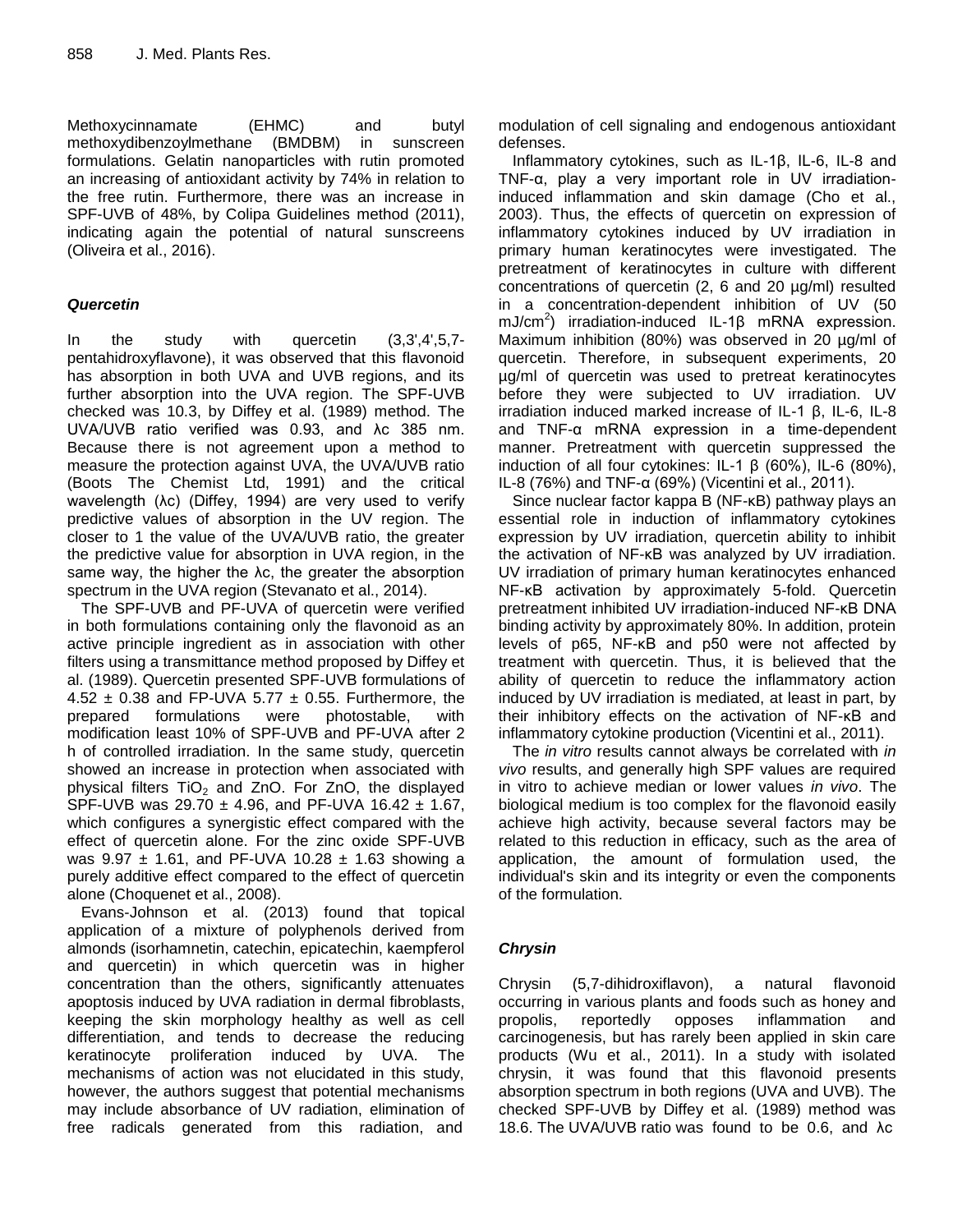380 nm (Stevanato et al., 2014). To achieve SPF-UVB of 20, it was found that the concentration of chrysin (w/v) in solution should be about 7.5% (Gregoris et al., 2011).

Studies with animals have shown that topical application of chrysin was very efficient in percutaneous absorption, with no skin irritation. The same study found the effect of chrysin protect against damage to keratinocytes induced by UV radiation. The results showed that chrysin was able to reduce apoptosis, as well as the production of reactive oxygen species and the expression of the enzyme cyclooxygenase-2 (COX-2) induced by UVA and UVB radiation. COX-2 is an enzyme that participates of inflammatory processes which cleaves membrane lipids in the presence of oxygen and produces chemical mediators of inflammation such as prostanoids (Wu et al., 2011).

#### *Epigallocatechin-3-gallate*

Green tea is produced from fresh leaves of *Camellia sinensis* plant species (Yang and Wang, 1993). The leaves undergo fermentation process, preventing oxidation and polymerization of polyphenols contained in the plant. This tea contains four main polyphenols: (–) epicatechin (EC), (–)-epicatechin-3-gallate (ECG), (–) epigallocatechin (EGC) and (–)-epigallocatechin-3-gallate (EGCG), the latter being in a higher concentration, reaching 50% of total catechins (Yusuf et al., 2007).

The first evidence that green tea polyphenols may have a protective role in UV-induced skin cancer was suggested by a study conducted by Wang et al. (1991) who showed that green tea served in water (orally) to mice, exhibited a prolonged dose-dependently in tumor development time when they were subjected to a photocarcinogenesis protocol. Similar observations were noted in relation to topical application of green tea polyphenols (Wang et al., 1991).

EGCG prevent UVB-induced immunosuppression by inducing interleukin-12 (IL-12). Because the immunosuppression is a risk factor for photocarcinogenesis, the possibility that EGCG also prevents UVB-induced photocarcinogenesis through a DNA repair mechanism, dependent on IL-12 was investigated. To investigate this possibility, it was determined the effects of EGCG on photocarcinogenesis in IL-12 KO mice using the formation of cyclobutane pyrimidine dimers (CPDs) as an extension indicator of DNA damage induced by UVB. Topical application of EGCG (1  $mg/cm^2$  skin) prevented photocarcinogenesis in wild-type (C3H/HeN) mice in terms of tumor incidence and tumor multiplicity did but not prevent photocarcinogenesis IL-12 KO mice. DNA damage, as determined by the formation of CPDs and the number of sunburn cells, were reduced faster in wild-type mice skin treated with EGCG than the untreated control mice. In contrast, the extent of UVB-induced DNA damage and

the numbers of sunburn cells were not significantly different in the EGCG-treated IL-12 KO mice and untreated control group (Meeran et al., 2006).

In addition, treatment of *XPA*-proficient human fibroblast cells with EGCG promoted repair of UVBinduced CPDs in a dose-dependent manner but not in an *XPA*-deficient cells, indicating that the nucleotide excision repair mechanism is involved in EGCG-mediated DNA repair. Taken together, these results indicate EGCG can prevent photocarcinogenesis through an EGCG-induced IL-12–dependent DNA repair mechanism (Meeran et al., 2006).

EGCG has a high sunscreen activity; however, this catechin is highly unstable under sunlight. Thus, it was found EGCG behavior in formulations with various coantioxidants such as vitamin E, butylated hydroxytoluene (BHT), vitamin C and α-lipoic acid for their potential to protect the EGCG from photochemical degradation. The addition of vitamin C and  $\alpha$ -lipoic acid in the formulation significantly reduced the decomposition of EGCG lightinduced from 76.9  $\pm$  4.6 to 20.4  $\pm$  2.7%, and from 12.6  $\pm$ 1.6%, respectively. Moreover, BHT had no effect, showing loss of 78.1  $\pm$  4.6% EGCG, and vitamin E increased the EGCG photolysis to  $84.5 \pm 3.4\%$ . The functional stability of EGCG in the formulations exposed to the solar simulator was evaluated by measuring the antioxidant activity in vitro. After irradiation, the reduction in the antioxidant capacity of the formulation with EGCG was lower (21.8%) than degradation of extension (76.9%), suggesting the formation of photoproducts with antioxidant properties. Among the evaluated antioxidants, α-lipoic acid showed the most positive results, proving to be an effective antioxidant co-agent for stabilization of the (–)-epigallocatechin-3-gallate in dermatological products for photoprotection of the skin because it reduced most significantly the degradation of EGCG and stabilized better antioxidant activity of the formulation, down only 1.4% of the activity (Scalia et al., 2013).

Another attempt to stabilize EGCG formulations was performed, this time with commercial filters BMDBM, ethylhexyl methoxycinnamate (EMC), benzophenone-4 (BP-4) and Tinosorb M results compared with the control formulation (without adjuvants filters) showed a small (11.5%) but significant reduction in the photodegradation of EGCG, which was achieved by UVB-filter EMC while the UVA-filter BMDBM was ineffective. In the presence of BP-4, a more marked decrease in the light-induced decomposition of EGCG was obtained  $(51.6 \pm 2.7\%)$ compared to EMC. Tinosorb M produced stabilizing effect comparable to that of BP-4, indicating that the photosensitivity of EGCG is mainly caused by wavelengths in the UVB region (Bianchi et al., 2011).

#### *Luteolin*

The flavonoid luteolin or luteol is a polyphenol with potent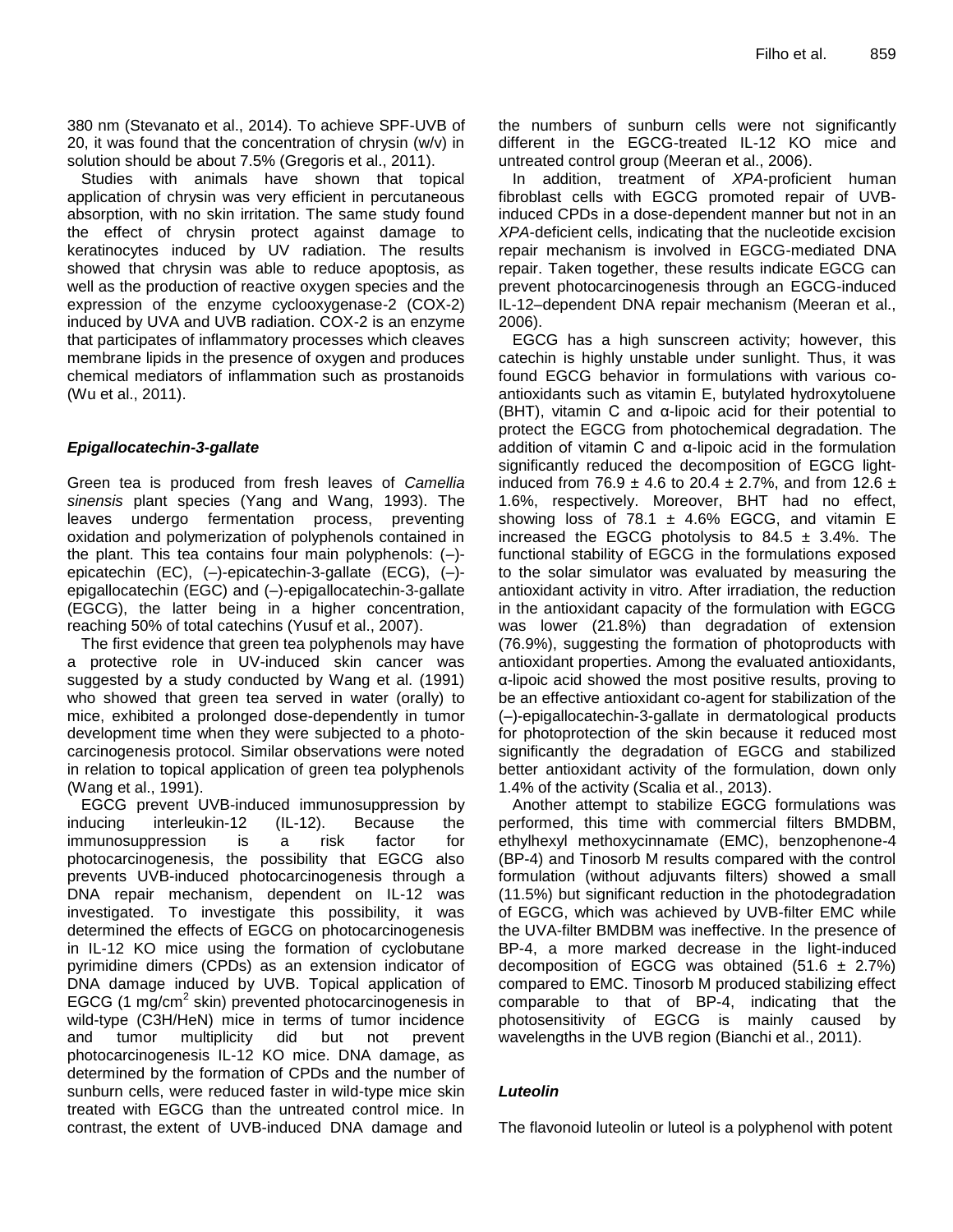antioxidant activity. The antioxidant and photoprotective properties of luteolin were investigated in human keratinocytes *in vitro*, *ex vivo* and *in vivo*. The spectroscopy revealed maximum absorptions of luteolin in the UVB region as both the UVA region, and less than 10% absorption was below 370 nm, showing that its λc remained above this wavelength. In human skin, luteolin effectively reduced the formation of CPDs induced by UVB. The antioxidant activity was evaluated in several trials with means and using cell-free media cells. In DPPH radical scavenge assay, the effective concentration to achieve 50% of maximal effect ( $EC_{50}$ ) of luteolin was 12  $\mu$ g/ml, comparable to Trolox (25  $\mu$ g/ml) and N-acetylcysteine (32 µg/ml), drugs used as positive control in the assay. In contrast, in  $CM-H<sub>2</sub>DCFDA$  assay performed with UVB-irradiated keratinocytes, luteolin was much more effective ( $EC_{50}$  3 µg/ml) compared to Trolox  $(EC_{50}$  of 12  $\mu$ g/ml) and N-acetylcysteine  $(EC_{50}$  847 µg/ml). Luteolin also inhibit both the skin erythema induced by UVB, the upregulation of cyclooxygenase-2 and prostaglandin  $E_2$  production in human skin via interfering with the MAPK pathway. These data suggest that luteolin may protect human skin against UVB damage by a combination of UV-absorbing, DNAprotection, antioxidant activity and anti-inflammatory properties (Wölfle et al., 2011).

Another study found that the addition of ubiquinone and tocopherol increase antioxidant activity and photoprotection luteolin. The combination of luteolin with ubiquinone and tocopherol in a ratio of 4:4:1 gave the highest antioxidant efficacy than the equivalent concentration of any of isolated individual antioxidants. Luteolin greatly reduced the formation of 2',7' dichlorofluorescein by reactive oxygen species in a concentration dependent manner, from 2 mg/ml. Ubiquinone and tocopherol were not effective at concentrations between 0 and 4 µg/ml. However, when combined antioxidants, already at 0.25 mg/ml was sufficient to completely neutralize the formation of ROS induced by irradiation. In addition, the antioxidants combined present sunscreens effects, and at concentration of 2 mg/ml the combination was able to completely protect cells against damage induced by UV. Luteolin alone showed only partial photoprotective effect at 2 mg/ml. Tocopherol and ubiquinone showed no photoprotective effect when isolated (Wölfle et al., 2013).

The combination of luteolin with tocopherol and ubiquinone is quite effective, because each antioxidant has a different activity profile. Tocopherol is the predominant antioxidant as physiological barrier to human skin, which protects cell membranes and the stratum corneum (Thiele et al., 2001). Ubiquinone is part of the electron transport chain responsible for energy production in every cell. Furthermore, the anti-apoptotic and mitochondria protective properties of ubiquinone have been described (Papucci et al., 2003). The association luteolin-tocopherol-ubiquinone combines the activities of ultraviolet absorption and DNA protection of luteolin, with stratum corneum protection of tocopherol and mitochondrial protection of ubiquinone. In summary, the findings suggest that the potent antioxidant effects and sunscreens such as flavonoids luteolin can be enhanced by addition of low concentrations of other antioxidants (Wölfle et al., 2013).

### *Isoflavonoids (genistein, equol, daidzein, biochanin A and formononetin)*

Isoflavones are a major group of phytoestrogens from plants, with chemical characteristic of polyphenolic and non-steroidal nature, presenting biological action similar to estrogen (Lin et al., 2008).

For genistein, it was demonstrated its action in rat skin protection against the oxidative stress, photodamage and carcinogenesis induced by UVB (Wei et al., 2002; Shyong et al., 2002). The topical administration of equol effectively reduced the incidence of cancers induced by chronic exposure to UV radiation, and UVA-induced lipid peroxidation in mouse skin (Widyarini et al., 2005).

Administration of topical solutions containing 0.5% of the isoflavones genistein, daidzein, biochanin A and formononetin was able to exert photoprotective effect on pig skin, reducing the number of sunburn cells by UV radiation and/or erythema. Genistein, daidzein and biochanin A were more significant as photoprotective. The formononetin showed no effect in the prevention of burns, however, proved to be very effective in reducing erythema. Individual differences between percutaneous absorption of various isoflavones may be responsible for the difference of efficacy in protection revealed in the study. It is also likely that the pharmacodynamics of the isoflavones may be different. For example, genistein inhibits the activity of tyrosine kinase receptor, and can thereby reduce damage caused by UV radiation better than isoflavones which do not inhibit the activity of this receptor (Lin et al., 2008).

Equol, other isoflavonoid, was also able to significantly reduce pork skin erythema, however with less activity than the others isoflavones mentioned (Lin et al., 2008).

Another study showed that the photoimunoprotection of isoflavonoids can result from interaction with a natural skin antioxidant, known to modulate photodamage induced by UV, the metallothionein (MT). In rats with a mutation that inhibits the expression of two subtypes of MT (I and II), it was noticed that the immune protection of equol against simulated solar radiation of UV was revoked. Equol administered in solution topically (10 µM) did not enable the MT expression in the normal mouse skin, but increases MT expression in the epidermis of the animal after UV irradiation, demonstrating the dependence photoimmunoprotection of equol on induction of MT, as evidenced by immunohistochemistry tests performed. Interestingly, equol incorporated in lotion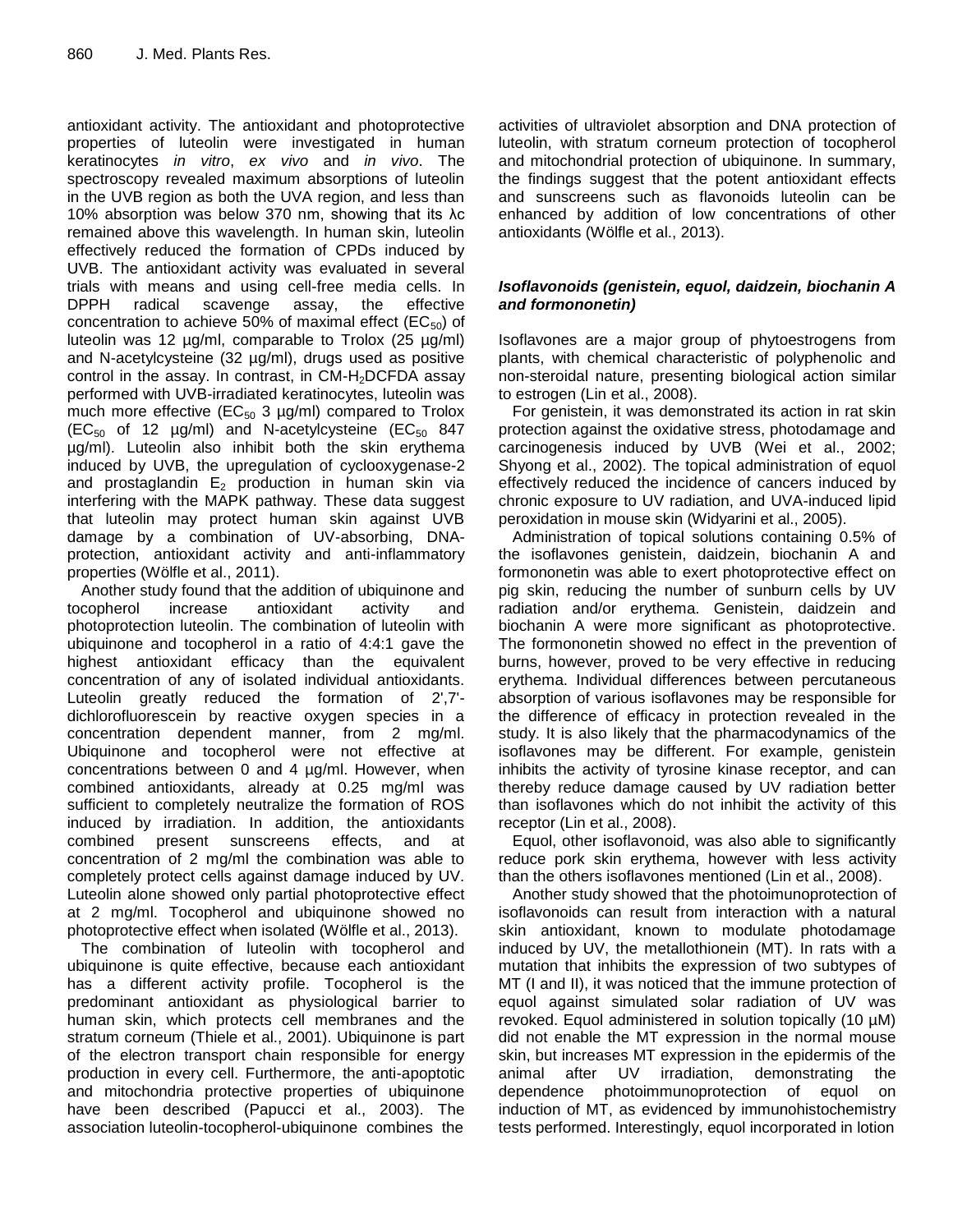did not affect the MT expression in mice and also showed no immunomodulatory effect. The data for the tests with equol are consistent with the hypothesis that the photoprotection is dependent of the level of skin MT expression. This suggests that these isoflavonoid act as exogenous antioxidants interacting with endogenous cellular antioxidant activity of the skin (Widyarini et al., 2006).

It is unclear how isoflavonoids can stimulate MT when the cells are exposed to radiation. Some studies report that the regulation of MT gene may involve metals, steroid hormones, redox molecules and various cytokines (Sciavolino and Vilcek, 1995; Nishimura et al., 2000; Ablett et al., 2003).

#### *Apigenin, kaempferol, catechin, galangine, naringenin and pinocembrine*

Flavonoids are important dietary components, and consequently these molecules and their metabolites rarely cause sensitization. From this, studies have verified the possibility of using these compounds in photoprotective formulations, correlating the antioxidant power with its sun protection capacity (Stevanato et al., 2014).

Among the flavonoids mentioned above (apigenin, kaempferol, catechin, galangine, naringenin and pinocembrine), UV spectra showed that kaempferol and galangine are characterized by absorptions at wavelengths relatively higher than the others. The absorbance spectra of these two flavonoids revealed absorption peak between 360 (galangine) and 365 nm (kaempferol). Apigenin obtained its maximum absorption at 330 nm, catechin at 290 nm, naringenin and pinocembrine at 290 nm. Regarding the SPF-UVB by Diffey et al. (1989) method, the UVA/UVB ratio and critical wavelength (λc), the data were: Kaempferol (24.9 SPF, UVA/UVB 0.76 and λc 385 nm); galangin (16.2 SPF, UVA/UVB 0.71 and λc 385 nm); apigenin (28.8 SPF, UVA/UVB 0.66 and λc 380 nm); catechin (7.3 SPF, UVA/UVB 0.62 and λc 385 nm); naringenin (12.3 SPF, UVA/UVB 0.54 and λc 380 nm); pinocembrin (16.0 SPF, UVA/UVB 0.48 and λc 380 nm). Associated with these photoprotection data, it was verified the antioxidant capacity against lipid peroxidation of these flavonoids. Kaempferol, catechin and galangine presented lower  $IC_{50}$ values (in mM),  $2.0 \pm 0.2$ ,  $2.0 \pm 0.2$  and  $3.0 \pm 0.3$ , respectively. The others showed  $IC_{50}$  values above 50  $\mu$ M (84  $\pm$  8 for apigenin, 56  $\pm$  5 for naringenin and 110  $\pm$ 10 for pinocembrine (Stevanato et al., 2014; Gregoris et al., 2011). Thus, a formulation with kaempferol, apigenin and galangine could confer a broad spectrum of protection in the UVA and UVB regions and confer high levels of antioxidant activity for the skin.

Isolated flavonoids generally do not give good SPF values, therefore, studies in the cosmetic field should

always be conducted in the sense of associating these polyphenols with synthetic filters to try to reduce their concentrations from different combinations among them. Even if the *in vivo* values of SPF are high, when added in cosmetic formulations these values tend to reduce due to dilution of the flavonoid in the formula, or loss of stability of this formulation may still occur. Using the flavonoid alone to provide photoprotection is apparently not an advantageous option.

### *Flavanol cocoa (catechin and epicatechin)*

Antioxidants present in diet may contribute to the photoprotection and are important to maintain skin health. Was investigated the influence of 12 weeks of chocolate consumption with high flavanol content in skin sensitivity to UV radiation, measured by minimal erythemal dose (MED). Two groups of women have used a high dose of flavanols (HF) (326 mg) or low dose of flavanols (LF) (27 mg) in the form of cocoa powder dissolved in 100 ml of water for 12 weeks. Epicatechin and catechin were flavanols used in smaller or larger amounts. The photochemoprotection and indicators of the skin condition were analyzed before and during the intervention. After selected areas of skin exposure, the radiation MED obtained from a solar simulator was calculated. The UVinduced erythema was significantly reduced in the HF group in 15 and 25%, after 6 and 12 weeks, respectively, while no change occurred in LF group. The ingestion of high flavanol dose led to an increase in blood flow of skin and subcutaneous tissue, increased density, and skin hydration. Skin thickness was increased and the transepidermal water loss was reduced in the HF group, although neither of these variables were modified in LF group. The evaluation of the surface of the skin showed significant reduction in roughness and scaling the HF group compared with the LF group at 12 weeks. Thus, it was concluded that cocoa flavanols contribute to the endogenous photochemoprotection, improve blood circulation and affect dermal surface of the skin variables, as well as the hydration (Heinrich et al., 2006).

Another study was conducted with 30 healthy subjects to verify similar results. Two groups of fifteen persons each were randomly assigned to start HF or LF diet. Each one consumed a 20 g portion of chocolate suitable daily, with or without high dose of flavanols. The MED was assessed at baseline and after 12 weeks under standard conditions. In the HF group, MED the average more than doubled after 12 weeks of chocolate consumption, while in LF group DEM remained without significant change, demonstrating, again, that regular consumption of a rich chocolate flavonoids provides photochemoprotection significant and may be effective in protecting human skin from the harmful effects of UV radiation (Williams et al., 2009).

Another study investigated the effect of 12 weeks of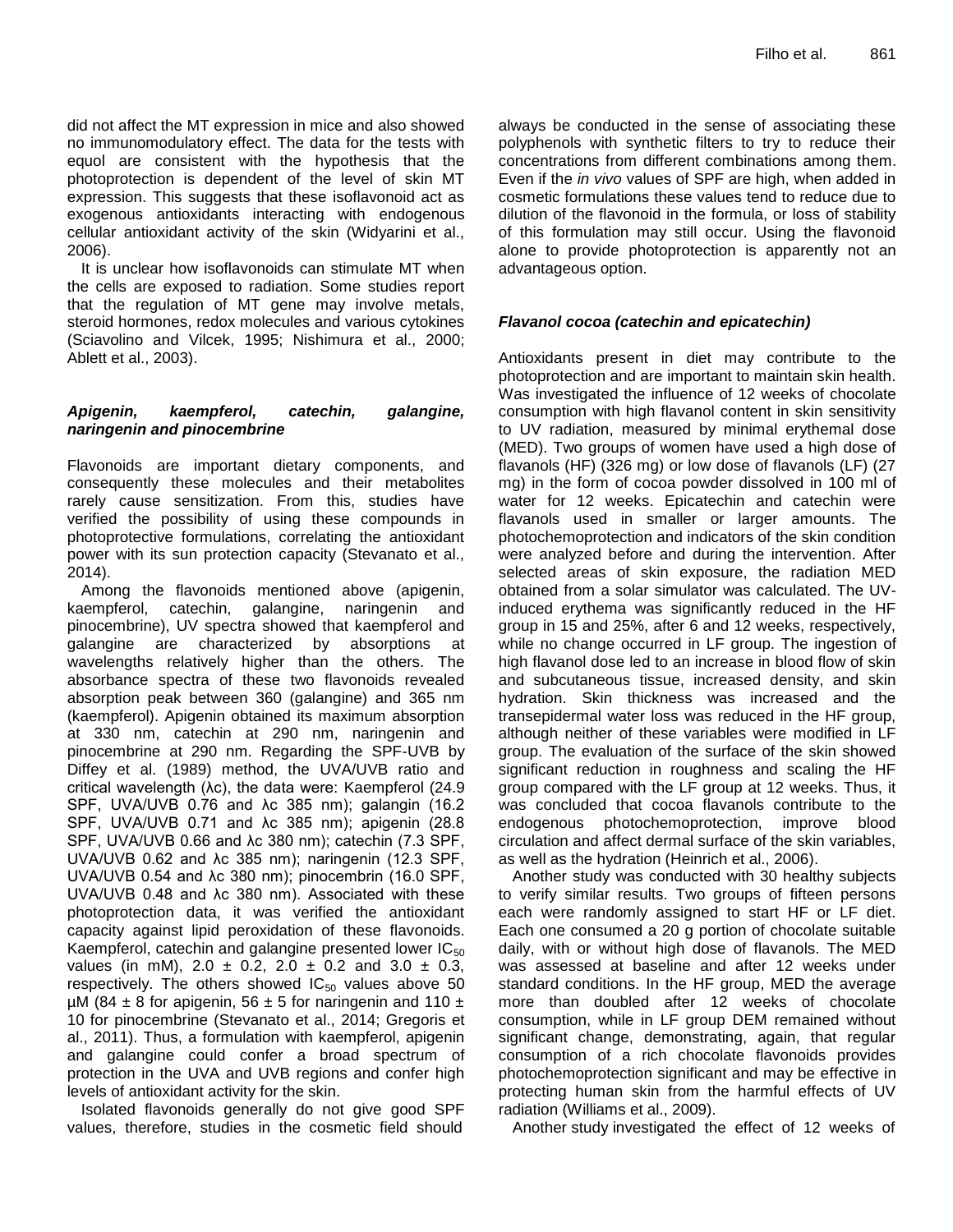chocolate consumption with high flavanol content in skin sensitivity to UV radiation, measured by MED, as well as the elasticity and skin hydration. The study only used women, aged 20 to 65 years. Two groups were formed: One received daily 30 g of chocolate with an HF and the other group received the same amount, but a chocolate with LF. DEM was assessed at baseline and at 6, 9, 12 and 15 weeks (three weeks after the daily consumption). The curious fact is that in this new study, from initial time to 12 weeks of time, the results for both groups showed no significant differences for the MED, unlike the study cited above. Age over 50 years was associated with major changes in the MED, within the same group in 15 weeks. Both the elasticity and skin hydration increased by six weeks in the HF group compared to the LF group. Plasma concentrations of polyphenols were similar in both groups at baseline. LF group showed a small increase, but statistically significant, compared epicatechin dosage in plasma at weeks 6, 9 and 12 compared to baseline. The HF Group was marked by more considerable increases of epicatechin in plasma (Mogollon et al., 2014).

#### **Other polyphenols with photoprotective activity**

#### *Hydroxycinnamic acid derivatives (coumaric acid, ferulic acid, caffeic acid, caffeic acid phenylethyl ester and dimethyl caffeic acid)*

Compounds derived from hydroxycinnamic acid and its homologues and/or derivatives, found in fruits, vegetables, coffee and wine, are considered good candidates to provide photoprotection due to their chemical structures. SPF-UVB by Diffey et al. (1989) method, UVA/UVB ratio and critical wavelength were evaluated for each of these compounds. The results were: coumaric acid (9.3 SPF, UVA/UVB 0.17 and λc 335 nm); ferulic acid (11.9 SPF, UVA/UVB 0.27 and λc 345 nm); caffeic acid (28.0 SPF, UVA/UVB 0.43 and λc 365 nm); caffeic acid phenylethyl ester (15.8 SPF, UVA/UVB 0.52 and λc 370 nm); dimethyl caffeic acid (16.6 SPF, UVA/UVB 0.52 and λc 370 nm). Of all the compounds, caffeic acid showed better SPF-UVB (28.0), followed by dimethyl caffeic acid (16.6). Best UVA/UVB ratio and better critical wavelengths were checked for caffeic acid phenylethyl ester and dimethyl caffeic acid (0.52 and 370 nm for both) (Stevanato et al., 2014). Thus, a formulation containing a mixture of caffeic acid with caffeic acid phenylethyl ester, or dimethyl caffeic acid, could provide significant protection values in both the UVA region as in UVB.

# *Resveratrol and piceid*

Long term studies have shown that topical application of

resveratrol (pre and post treatment) results in inhibition of tumor incidence induced by UVB, and delay in the onset of tumor of the skin (Baumann, 2009). However, Regev-Shoshani et al. (2003) demonstrated that resveratrol is susceptible to enzymatic oxidation while piceid, its glycosylated form, it is sturdy and retains its antioxidant capacity and beneficial biological properties. SPF-UVB by Diffey et al. (1989) method, UVA/UVB ratio and critical wavelength were evaluated for each of these stilbenes. The results follow: Resveratrol (19.2 SPF, UVA/UVB 0.28 and λc 340 nm) and piceid (9.9 SPF, UVA/UVB 0.31 and λc 345 nm) (Stevanato et al., 2014). A formulation containing the two stilbene could confer good protection in the UVB region, although not as effective in the UVA region due their low UVA/UVB ratio values and low critical wavelength.

# **Conclusions**

In this systematic review, different mechanisms involved in the photoprotective potential of flavonoids were discussed. One of the main mechanisms of action is the absorption of UV light, a fact directly related to the conjugated double bonds in the molecule of flavonoids. Another mechanism involved is the ability of flavonoids to stabilize ROS, due to the presence of hydroxyl groups attached to aromatic rings, especially (Stevanato et al., 2014).

Over the past decade, much has been researched on flavonoids as photoprotective agents. Not satisfied only with SPF-UVB values, some researchers sought to investigate by what mechanism the molecule exerts the effect. However, the mechanisms of most flavonoids still are not completely elucidated and remains unknown, making this an active and attractive field for basic and clinical research, leaving it as a perspective for the next decade, that is, the realization of new types of studies that exceed their activity *in vitro* to *in vivo* so that their sun protection factor values are maintained.

# **Conflicts of Interests**

The authors have not declared any conflict of interests.

#### **REFERENCES**

- Ablett E, Whiteman DC, Boyle GM, Green AC, Parsons PG (2003). Induction of metallothionein in human skin by routine exposure to sunlight: evidence for a systemic response and enhanced induction at certain body sites. J. Invest. Dermatol. 120:318-324.
- Afaq F, Adhami VM, Mukhtar H (2005). Photochemoprevention of ultraviolet B signaling and photocarcinogenesis. Mutat. Res. 571(1- 2):153-73.
- Agati G, Azzarello E, Pollastri S, Tattini M (2012). Flavonoids as antioxidants in plants: location and functional significance. Plant Sci. 196:67-76.
- Agati G, Tattini M (2010). Multiple functional roles of flavonoids in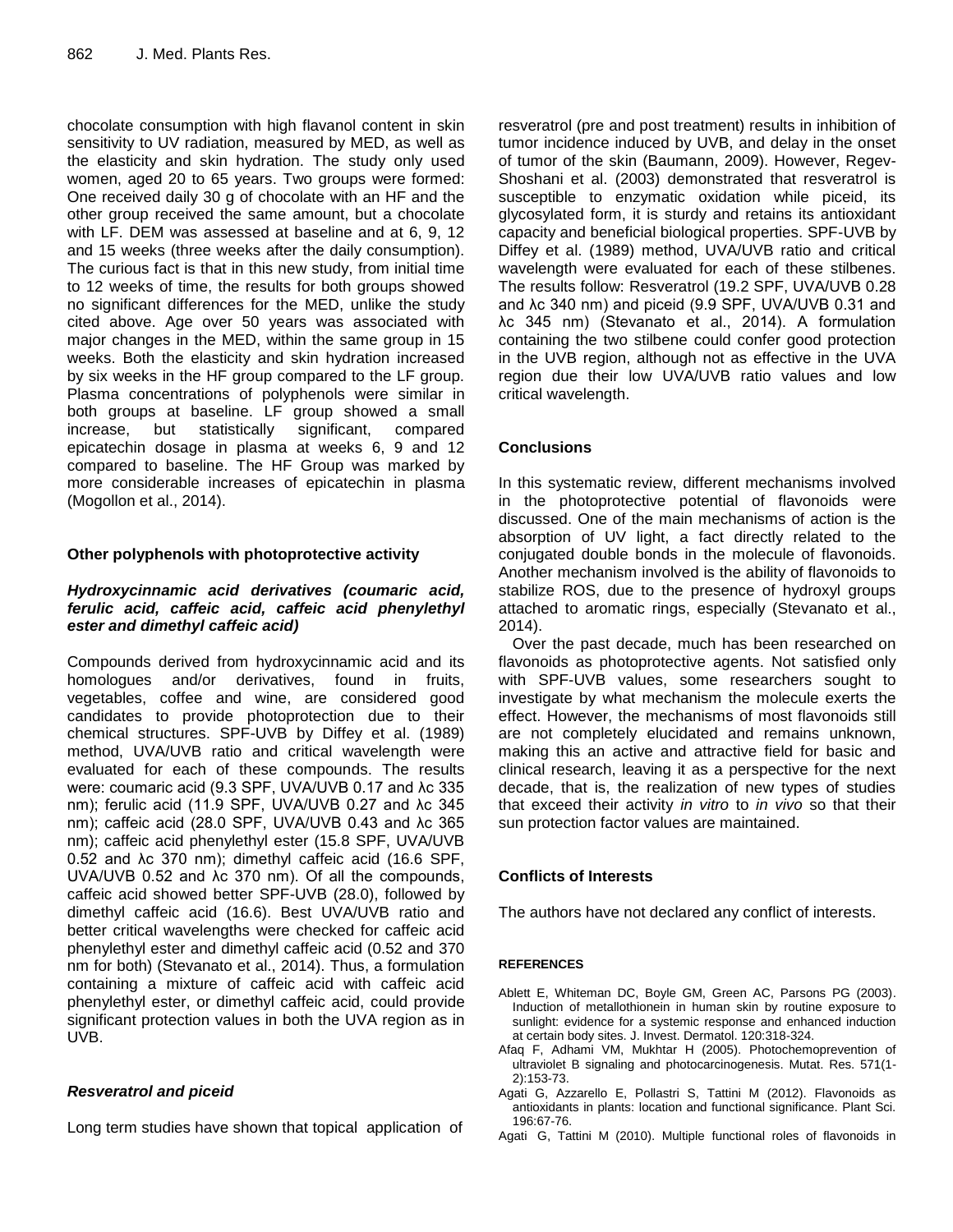photoprotection. New Phytol. 186:786-793.

- Baumann L (2009). Antioxidants. Cosmetic Dermatology: Principle and Practice, second ed. McGraw Hill Professional Inc., New York.
- Bianchi A, Marchetti N, Scalia S (2011). Photodegradation of (−) epigallocatechin-3-gallate in topical cream formulations and its photostabilization. J. Pharm. Biomed. Anal. 56:692-697.
- Biavatti M, Marensi V, Leite SN, Reis A (2007). Ethnopharmacognostic survey on botanical compendia for potential cosmeceutic species from Atlantic Forest. Rev. Bras. Farmacogn. 17:640-653.
- Boots the Chemist Ltd (1991). The Guide to Practical Measurement of UVA/UVB Ratios. The Boots Co. PLC, Nottingham, England.
- Burchard P, Bilger W, Weissenböck G (2000). Contribution of hydroxycinnamates and flavonoids to epidermal shielding of UV-A and UV-B radiation in developing rye primary leaves as assessed by ultraviolet-induced chlorophyll fluorescence measurements. Plant Cell Environ. 23:1373-1380.
- Cho SY, Park SJ, Kwon MJ, Jeong TS, Bok SH, Choi WY, Jeong WI, Ryu SY, Do SH, Lee CS, Song JC, Jeong KS (2003). Quercetin suppresses proinflammatory cytokines production through MAP kinases and NF-κB pathway in lipolysaccharide-stimulated macrophage. Mol. Cell. Biochem. 243:153-160.
- Choquenet B, Couteau C, Paparis E, Coiffard LJM (2008). Quercetin and rutin as potential sunscreen agents: determination of efficacy by an in vitro method. J. Nat. Prod. 71(6):1117-1118.
- Colipa Guidelines: The European Cosmetic Association (2011). In vitro method for the determination of the UVA protection factor and "critical wavelength" values of sunscreen products. Brussels, p. 28.
- Diffey BL (1994). A method for broad spectrum classification of sunscreens. Int. J. Cosmet. Sci. 16:47-52.
- Diffey BL, Robson J (1989). A new substrate to measure sunscreen protection factors throughout the ultraviolet spectrum. J. Soc. Cosmet. Chem. 40:127-133.
- Evans-Johnson JA, Garlick JA, Johnson EJ, Wanga XD, Chen CYO (2013). A pilot study of the photoprotective effect of almond phytochemicals in a 3D human skin equivalent. J. Photochem. Photobiol. B. 126:17-25.
- Faurschou A, Wulf HC (2007). The relation between sun protection factor and amount of sunscreen applied in vivo. Br. J. Dermatol. 156(4):716-719.
- F'guyer S, Afaq F, Mukhtar H (2003). Photochemoprevention of skin cancer by botanical agents. Photodermatol. Photoimmunol. Photomed. 19(2):56-72.

Franquilino E (2006). In expansion. Cosmet. Toiletries 18:7-10.

- Gálvez MV (2010). Antioxidants in Photoprotection: Do They Really Work? Actas Dermosifiliogr. 101:197-200.
- Gardiner J, Bailey P, Makino T, Heerink B (2006). Colipa guidelines: International sun protection factor (SPF) Test method. Eur. Cosmet. Assoc. 1:1-9.
- Giokas DL, Sakkas VA, Albanis TA, Lampropoulou DA (2005). Determination of UV-filter residues in bathing waters by liquid chromatography UV-diode array and gas chromatography-mass spectrometry after micelle mediated extraction-solvent back extraction. J. Chromatogr. A. 1077:19-27.
- Gregoris E, Fabrisa S, Bertelle M, Grassato L, Stevanato R (2011). Propolis as potential cosmeceutical sunscreen agent for its combined photoprotective and antioxidant properties. Int. J. Pharm. 405:97-101.
- Heinrich U, Neukam K, Tronnier H, Sies H, Stahl W (2006). Long-term ingestion of high flavanol cocoa provides photoprotection against UVinduced erythema and improves skin condition in women. J. Nutr. 136:1565-9.
- Heinrich U, Tronnier H, Kockott D, Kuckuk R, Heise HM (2004). Comparison of sun protection factors determined by an in vivo and different in vitro methodologies: a study with 58 different commercially available sunscreen products. Int. J. Cosmetic Sci. 26:79-89.
- Kamel R, Mostafa DM (2015). Rutin nanostructured lipid cosmeceutical preparation with sun protective potential. J. Photochem. Photobiol. B. 153:59-66.
- Lin JY, Tournas JA, Burch JA, Monteiro-Riviere NA, Zielinski J (2008). Topical isoflavones provide effective photoprotection to skin. Photodermatol. Photoimmunol. Photomed. 24:61-66.

Lucci N, Mazzafera P (2009). Rutin synthase in fava d'anta: Purification

and influence of stressors. Can. J. Plant Sci. 89(05):895-902.

- Macedo SKS, Almeida TS, Ferraz CAA, Oliveira AP, Anjos VHA, Siqueira-Filho JA, Araújo ECC, Almeida JRGS, Silva NDS, Nunes XP (2015). Identification of flavonol glycosides and in vitro photoprotective and antioxidant activities of *Triplaris gardneriana* Wedd. J. Med. Plants Res. 9(7):207-215.
- Meeran SM, Mantena SK, Elmets CA, Katiyar SK (2006). (-)- Epigallocatechin-3-gallate prevents photocarcinogenesis in mice through interleukin-12-dependent DNA repair. Cancer Res. 66:5512- 5520.
- Mogollon JA, Boivin C, Lemieux S, Blanchet C, Claveau J, Dodin S (2014). Chocolate flavanols and skin photoprotection: a parallel, double-blind, randomized clinical trial. Nutr. J. 13:1-12.
- Nishimura N, Reeve VE, Nishimura H, Satoh M, Tohyama C (2000). Cutaneous metallothionein induction by ultraviolet B irradiation in interleukin-6 null mice. J. Invest. Dermatol. 114:343-8.
- Oliveira CA, Peres DD, Graziola F, Chacra NAB, Araújo GLB, Flórido AC, Mota J, Rosado C, Velasco MVR, Rodrigues LM, Fernandes AS, Baby AR (2016). Cutaneous biocompatible rutin-loaded gelatin-based nanoparticles increase the SPF of the association of UVA and UVB filters. Eur. J. Pharm. Sci. 81:1-9.
- Oliveira CA, Peres DD, Rugno CM, Kojima M, Pinto CASO, Consiglieri VO, Kaneko TM, Rosado C, Mota J, Velasco MVR, Baby AR (2015). Functional photostability and cutaneous compatibility of bioactive UVA sun care products. J. Photochem. Photobiol. B. 148:154-159.
- Oliveira-Junior RG, Souza GR, Guimarães AL, Oliveira AP, Araújo CS, Silva JC, Pacheco AGM, Lima-Saraiva SRG, Rolim LA, Neto PJR, Castro RN, Almeida JRGS (2015). Photoprotective, antibacterial activity and determination of phenolic compounds of *Neoglaziovia variegata* (Bromeliaceae) by high performance liquid chromatography-diode array detector (HPLC-DAD) analysis. Afr. J. Pharm. Pharmacol. 9(22):576-584.
- Papucci L, Schiavone N, Witort E, Donnini M, Lapucci A, Tempestini A, Formigli L, Zecchi-Orlandini S, Orlandini G, Carella G, Brancato R, Capaccioli S (2003). Coenzyme q10 prevents apoptosis by inhibiting mitochondrial depolarization independently of its free radical scavenging property. J. Biol. Chem. 278:28220–28228.
- Peres DA, Oliveira CA, Costa MS, Tokunaga VK, Mota JP, Rosado C, Consiglieri VO, Kaneko TM, Velasco MVR, Baby AR (2015). Rutin increases critical wavelength of systems containing a single UV filter and with good skin compatibility. Skin Res. Technol. 1:1-9.
- Ramos MFS, Santos EP, Bizarri CHB, Mattos HA, Padilha MRS, Duarte HM (1996). Preliminary studies towards utilization of various plant extracts as antisolar agents. Int. J. Cosmet. Sci. 18:87-101.
- Regev-Shoshani G, Shoseyov O, Bilkis I, Kerem Z (2003). Glycosylation of resveratrol protects it from enzymatic oxidation. Biochem. J. 374:157-163.
- Roberts MR, Paul ND (2006). Seduced by the dark side: integrating molecular and ecological perspectives on the influence of light on plant defence against pests and pathogen. New Phytol. 170:677-699.
- Rozema J, van de Staaij J, Björn LO, Caldwell MM (1997). UV-B as an environmental factor in plant life: stress and regulation. Trends Ecol. Evol. 12:22-28.
- Scalia S, Marchetti N, Bianchi A (2013). Comparative evaluation of different co-antioxidants on the photochemical- and functionalstability of epigallocatechin-3-gallate in topical creams exposed to simulated sunlight. Molecules 18:574-587.
- Sciavolino PJ, Vilcek J (1995). Regulation of metallothionein gene expression by TNF-α and IFN-β in human fibroblasts. Cytokine 7:242-50.
- Seité S, Moyal D, Verdier M-P, Hourseau C, Fourtanier A (2000). Accumulated p53 protein and UVA protection level of sunscreens. Photodermatol. Photoimmunol. Photomed. 16:3-9.
- Shyong EQ, Lu Y, Lazinsky A, Saladi RN, Phelps RG, Austin LM, Lebwohl M, Wei H (2002). Effects of the isoflavone 4',5,7 trihydroxyisoflavone (genistein) on psoralen plus ultraviolet A radiation (PUVA)-induced photodamage. Carcinogenesis 23:317-321.
- Silva EES, Alencar-Filho JMT, Oliveira AP, Guimarães AL, Siqueira-Filho JA, Almeida JRGS, Araújo ECC (2014). Identification of glycosil flavones and determination in vitro of antioxidant and photoprotective activities of *Alternanthera brasiliana* L. Kuntze. Res. J. Phytoch. 8(4):148-154